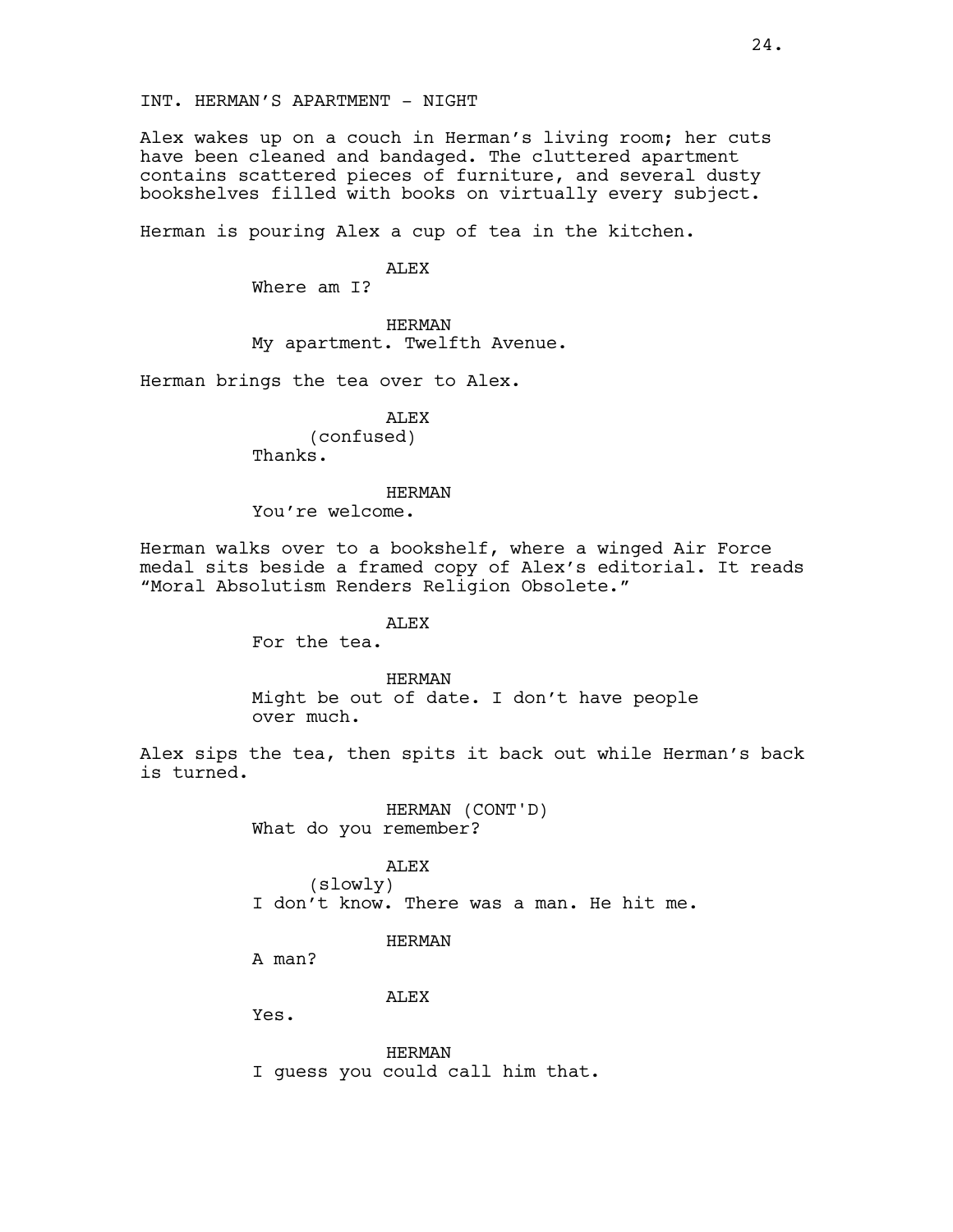ALEX What would you call him? HERMAN His name is Ares. ALEX You know him? HERMAN Yes. ALEX There were others, too. HERMAN Three others. ALEX And then - they were gone. (beat) Ares? Like... Mars? The war-god? HERMAN You know your history. ALEX Mythology. You- you shouted something. What was it? HERMAN A binding spell. ALEX A- sorry, what? HERMAN It doesn't work on all of them. ALEX *All* of them? Who *are* these people? HERMAN They're not people, Alex. They're gods. A long silence.

ALEX

Gods.

HERMAN

Yes.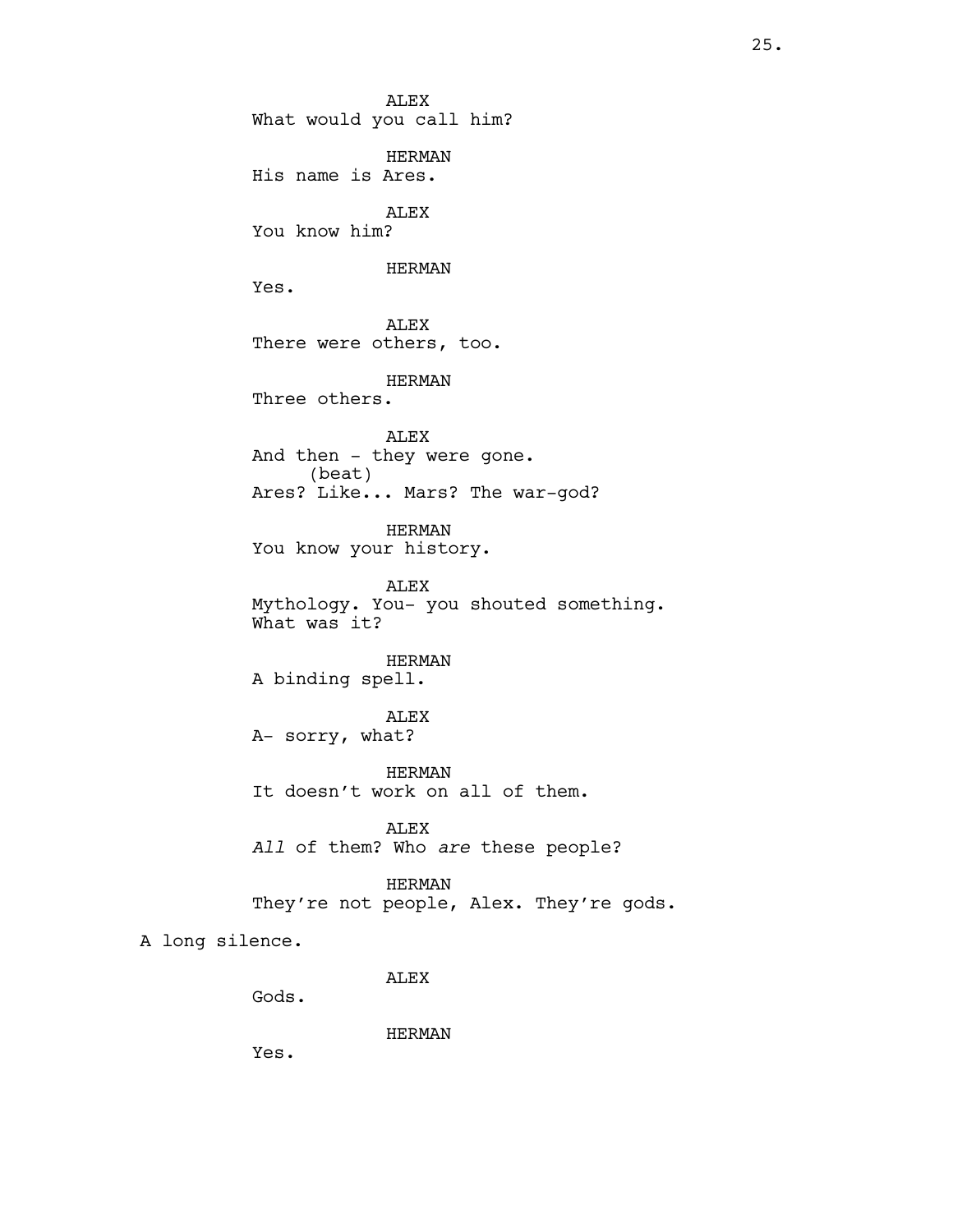ALEX (beat) You're insane.

Alex stands up shakily, and tries to leave.

## HERMAN

You saw them yourself! You think normal people move like that?

ALEX I don't know! Stop asking me all these questions!

HERMAN

I'm trying to *answer* your questions! People are getting killed - it's them!

ALEX Whoever those men were-

HERMAN

They're not men!

ALEX Fine! Whoever they are, we need help, we need to go to the police.

HERMAN You have no idea. You have no idea what you're up against. How could you?

Herman sits back on the couch, and buries his head in his hands. Finally, he looks back up at Alex.

> HERMAN (CONT'D) Why don't you believe?

ALEX (distraught) What?

#### HERMAN

How can you look at this world, at everything in it, and not believe in *anything?*

ALEX I believe in people!

> HERMAN (exasperatedly)

Well, that's beautiful.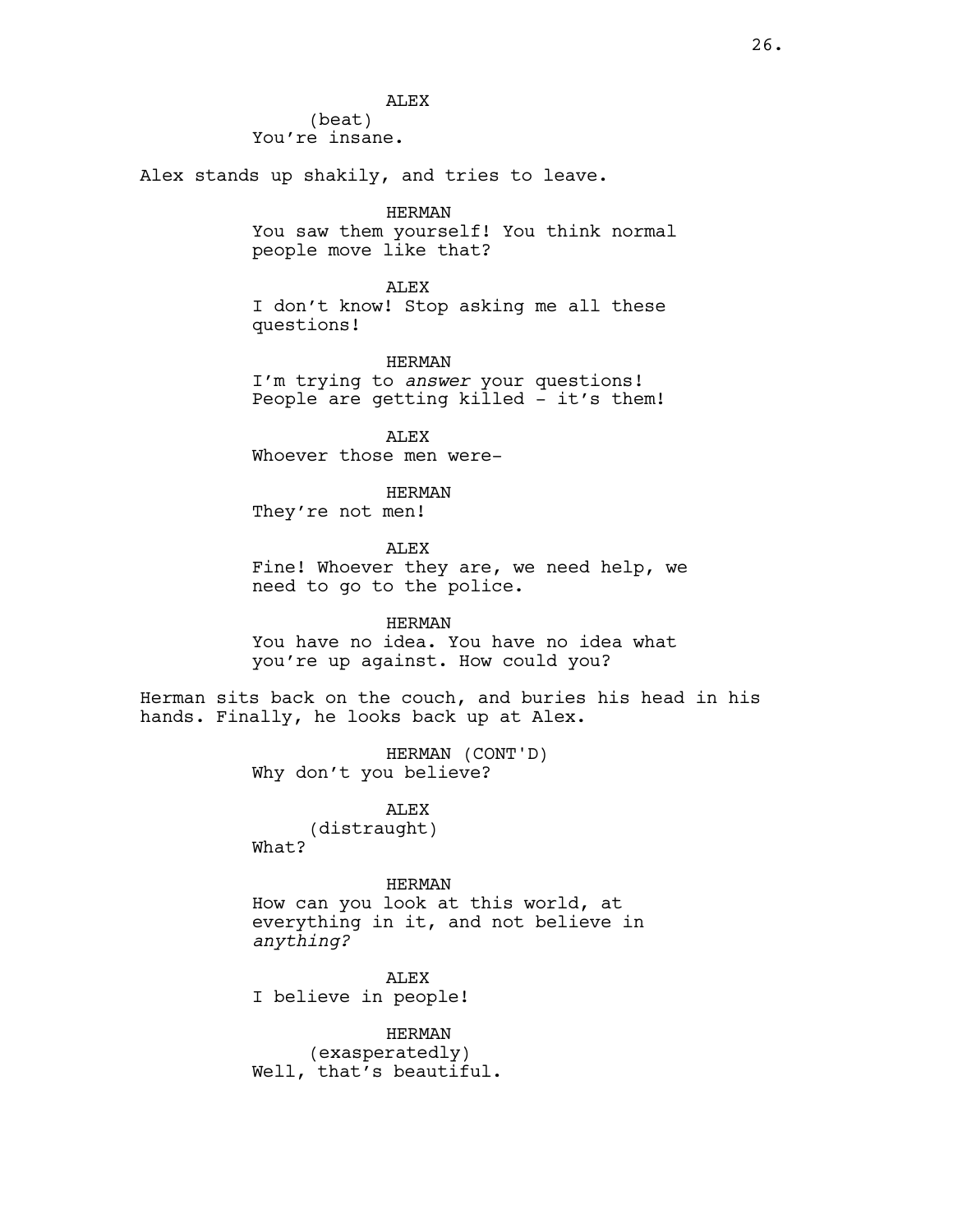ALEX You think there's something *better* out there? You think there's a God?

HERMAN

I know there is.

# **ALEX**

Then tell it to those people, murdered in a *church*!

## HERMAN

That's-

**ALEX** Tell it to children dying of some horrible disease - five of them, every *minute*!

### HERMAN You're different.

**ALEX** I am *not* different!

HERMAN You *are*. You always have been.

#### ALEX

(beat) You don't know me.

### HERMAN

I do.

#### ALEX

No. You know where I work, what I do. Why don't we get to the good stuff?

### HERMAN

Please, calm down.

### ALEX

Let's talk about how *different* I am! Where were "the gods" when my father walked out on us? When my mother spent two years being eaten alive, because we couldn't afford chemo? Did they watch her suffer? Did they watch her leave me? I don't believe in a god that would watch that happen. I'm *better* than a god who would let that happen. (MORE)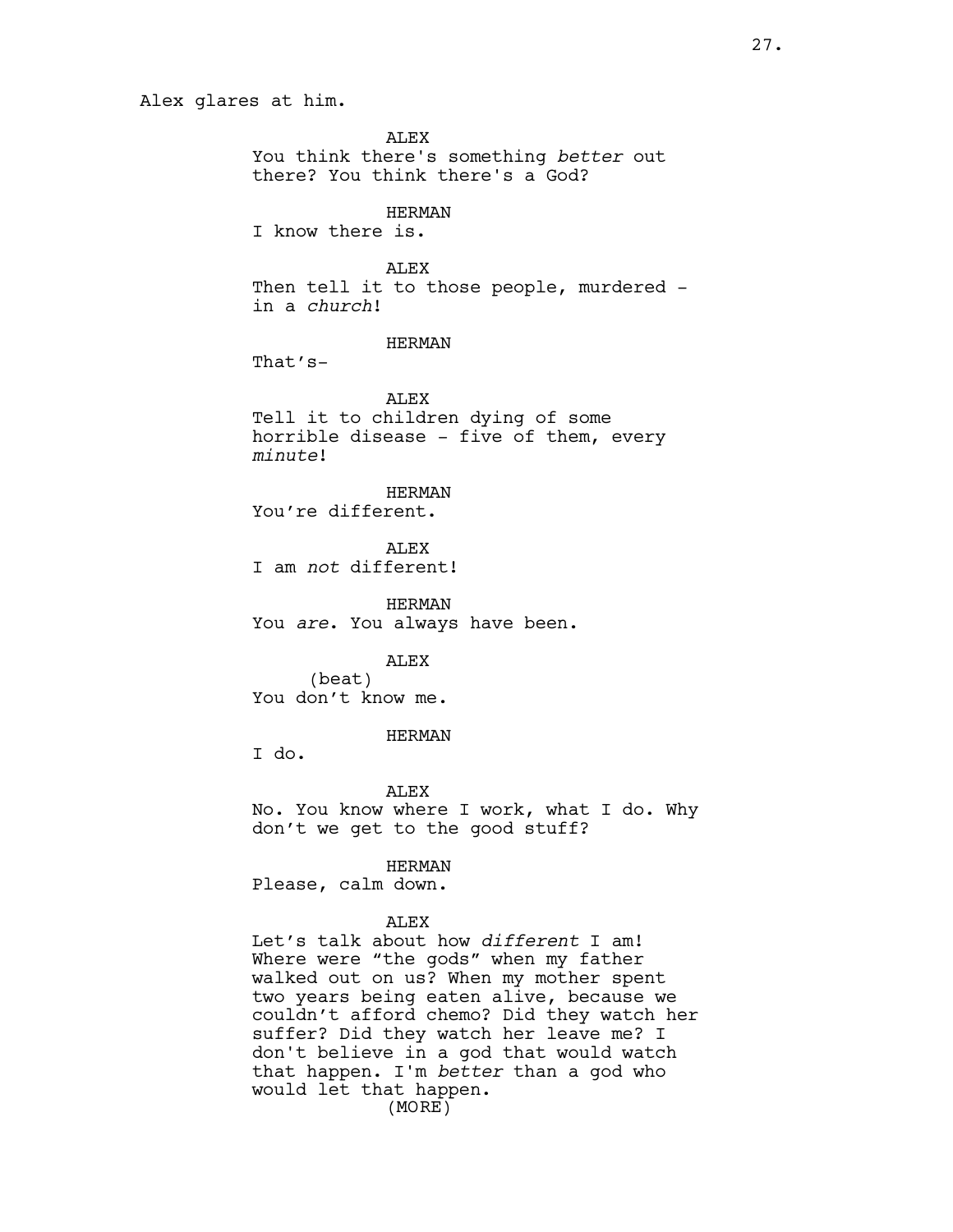Don't talk to me about *believing*. You have no *idea* how much I believed. ALEX (CONT'D)

Alex storms through a door out onto the balcony.

EXT. HERMAN'S BALCONY - NIGHT

Alex rests against a stone wall overlooking the Hudson River. There is an overwhelming sadness in her presence.

Herman enters to stand beside Alex.

ALEX Why did you come to me?

HERMAN Because you care - you care so much.

ALEX Sometimes I don't care. Sometimes I feel... nothing.

### HERMAN

(with a weak laugh) It's funny, isn't it? How little difference there is between feeling nothing, and feeling everything?

Alex reflects as she watches the world around her:

ALEX'S P.O.V. - NEARBY APARTMENT WINDOW

A MUSICIAN composes a song at a PIANO.

ALEX'S P.O.V. - STREET BELOW

A geeky-looking MIDDLE-AGED MAN and WOMAN stand a few feet apart, talking shyly.

ALEX'S P.O.V. - HUDSON RIVER

Two DRUNKEN YOUNG MEN stagger around on a stopped motorboat.

BACK TO SCENE

HERMAN What do you see?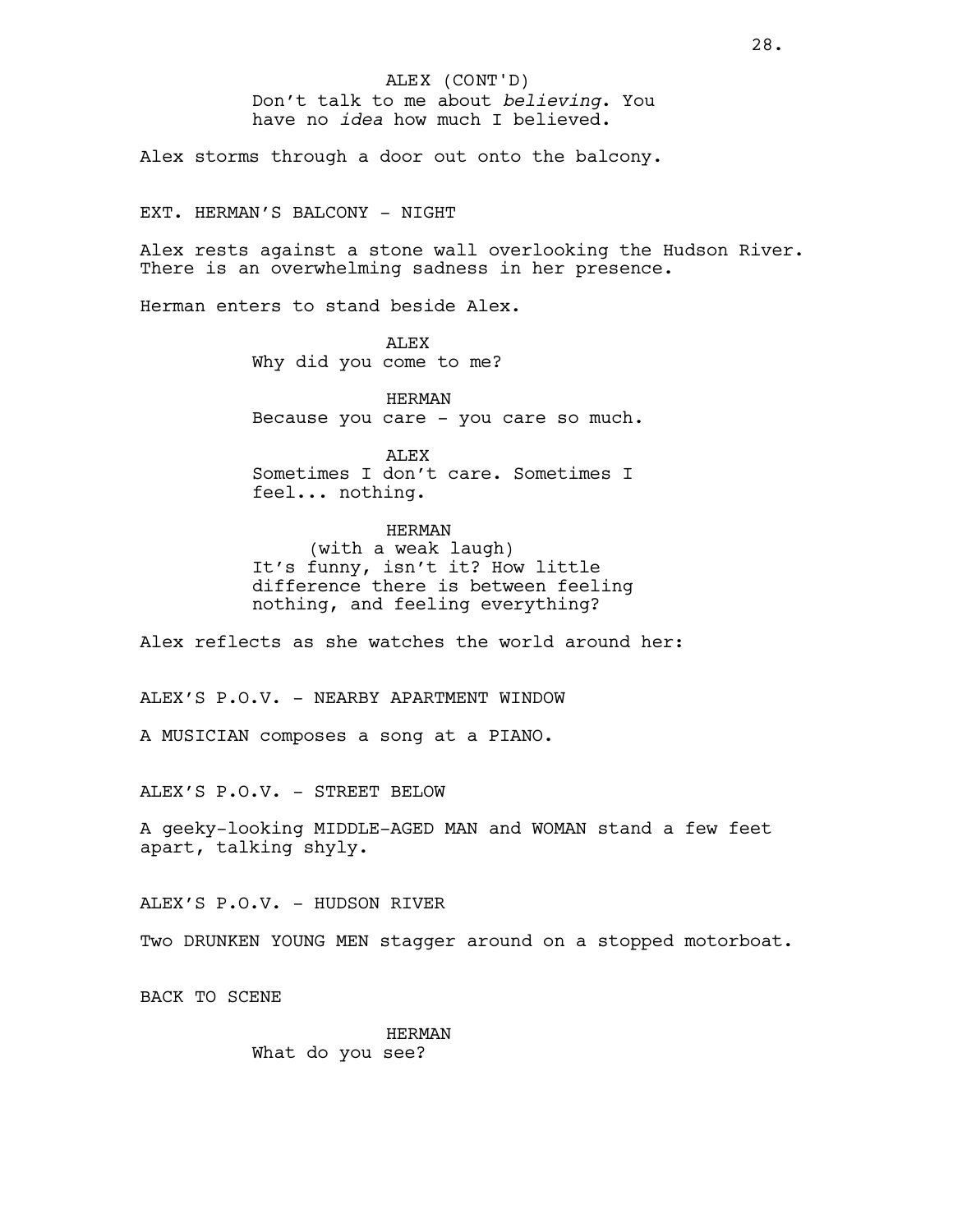ALEX (beat)

People.

Herman takes out his amulet, and closes his eyes.

HERMAN Almighty Gaia, lift the veil from your daughter's eyes so that she may see as you see.

There is a moment where nothing happens, and then, suddenly, translucent, glowing figures appear throughout the periphery.

ALEX'S P.O.V. - NEARBY APARTMENT WINDOW

A MUSE guides the Musician at his PIANO.

ALEX'S P.O.V. - STREET BELOW

A winged EROTE (love god) pushes the Middle Aged Man into the Middle Aged Woman for a kiss.

ALEX'S P.O.V. - HUDSON RIVER

One of the Drunken Young Men stumbles, and is about to fall off the boat when a SEA NYMPH rises from the water and pushes him back to safety.

BACK TO SCENE

Alex breathes heavily as she takes in this new world.

ALEX (humbly) What am I supposed to do with all this?

HERMAN What you do best. You find out the truth. There's someone trying to hurt these people. We need to find out why. Will you help me?

Alex looks back at the people in front of her.

HERMAN (CONT'D) Will you help them?

A long pause.